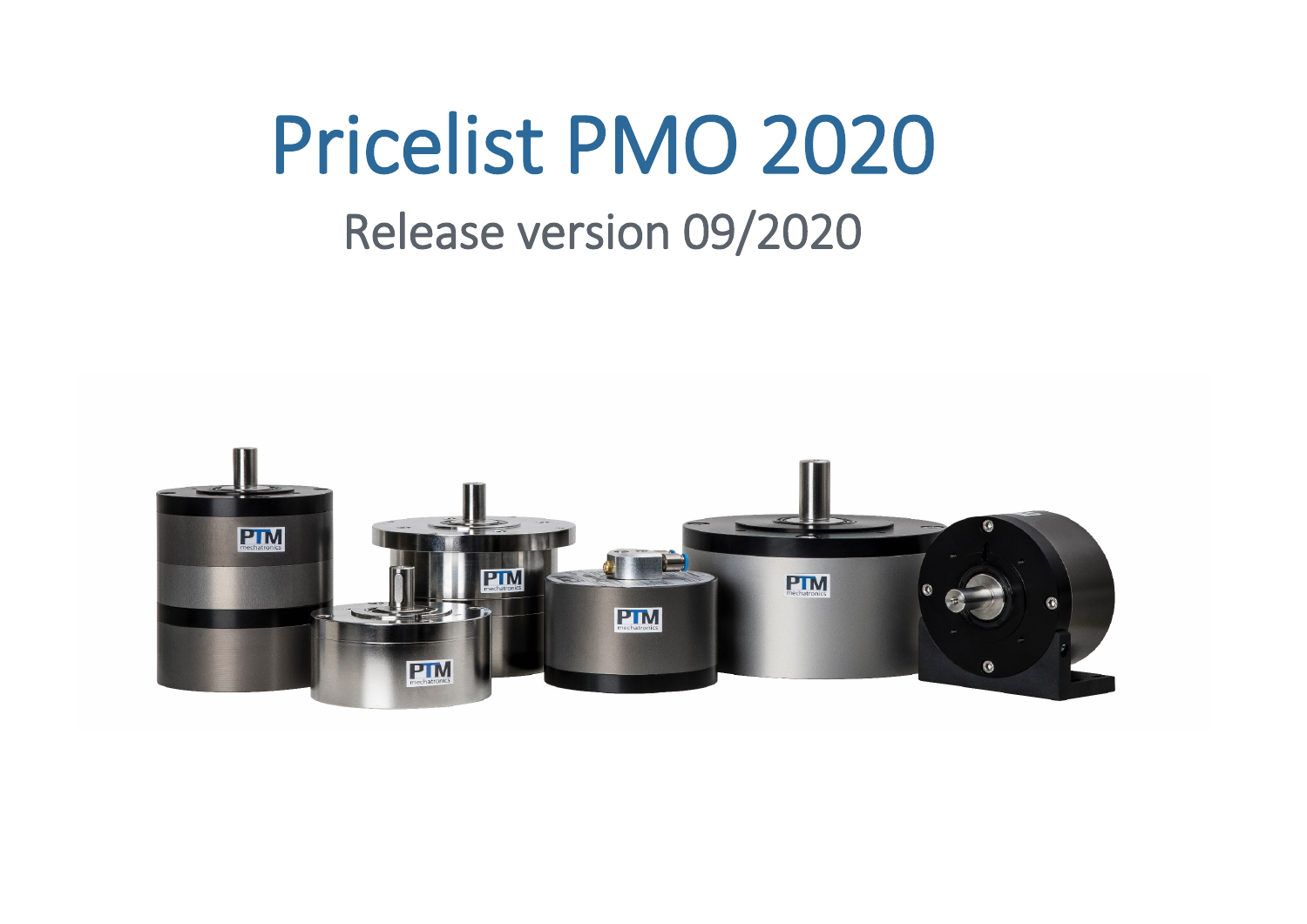## Change history:

| 2020.09.01 | Release version 09/2020 |
|------------|-------------------------|
|            |                         |
|            |                         |
|            |                         |
|            |                         |
|            |                         |
|            |                         |
|            |                         |
|            |                         |
|            |                         |
|            |                         |
|            |                         |
|            |                         |
|            |                         |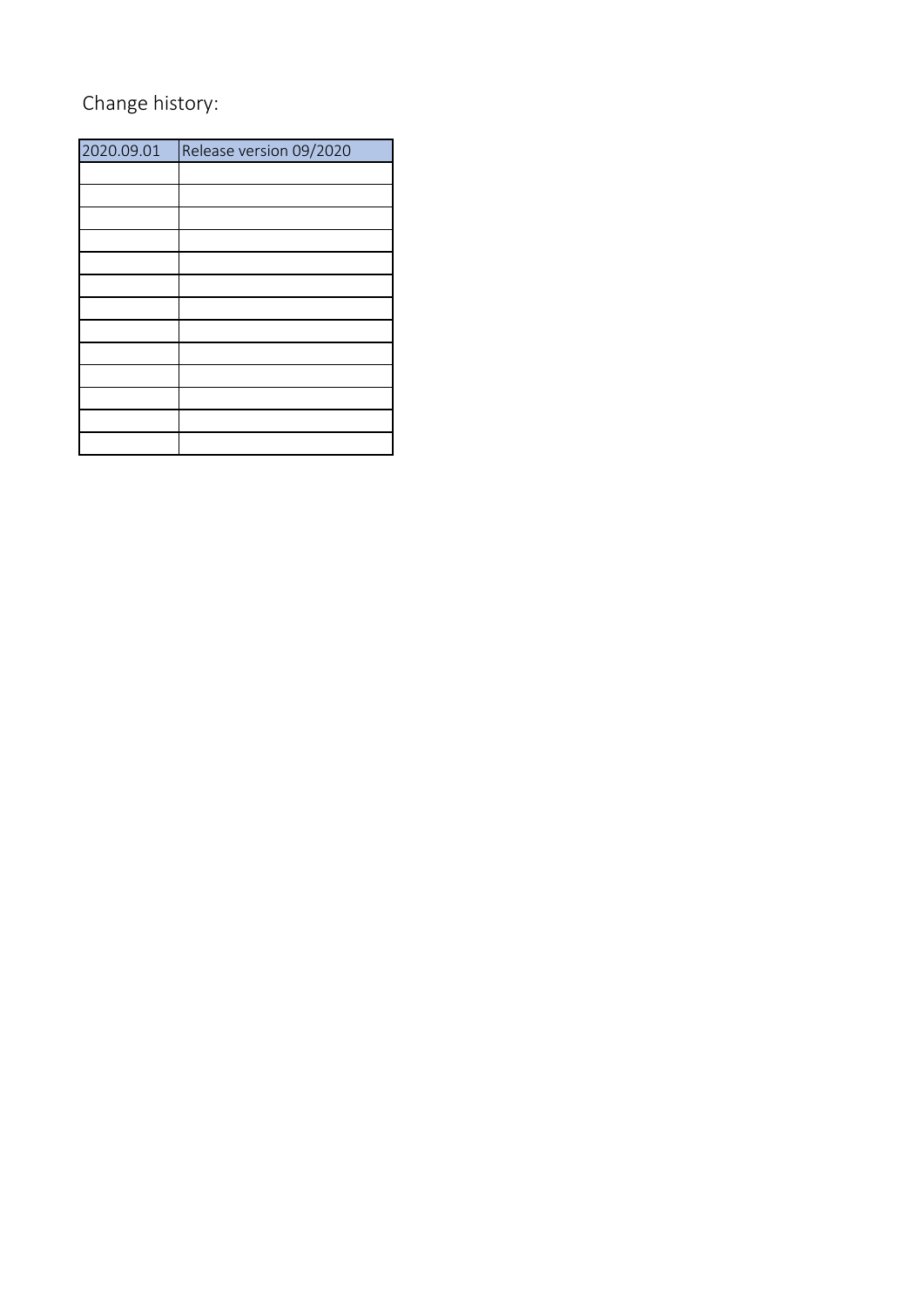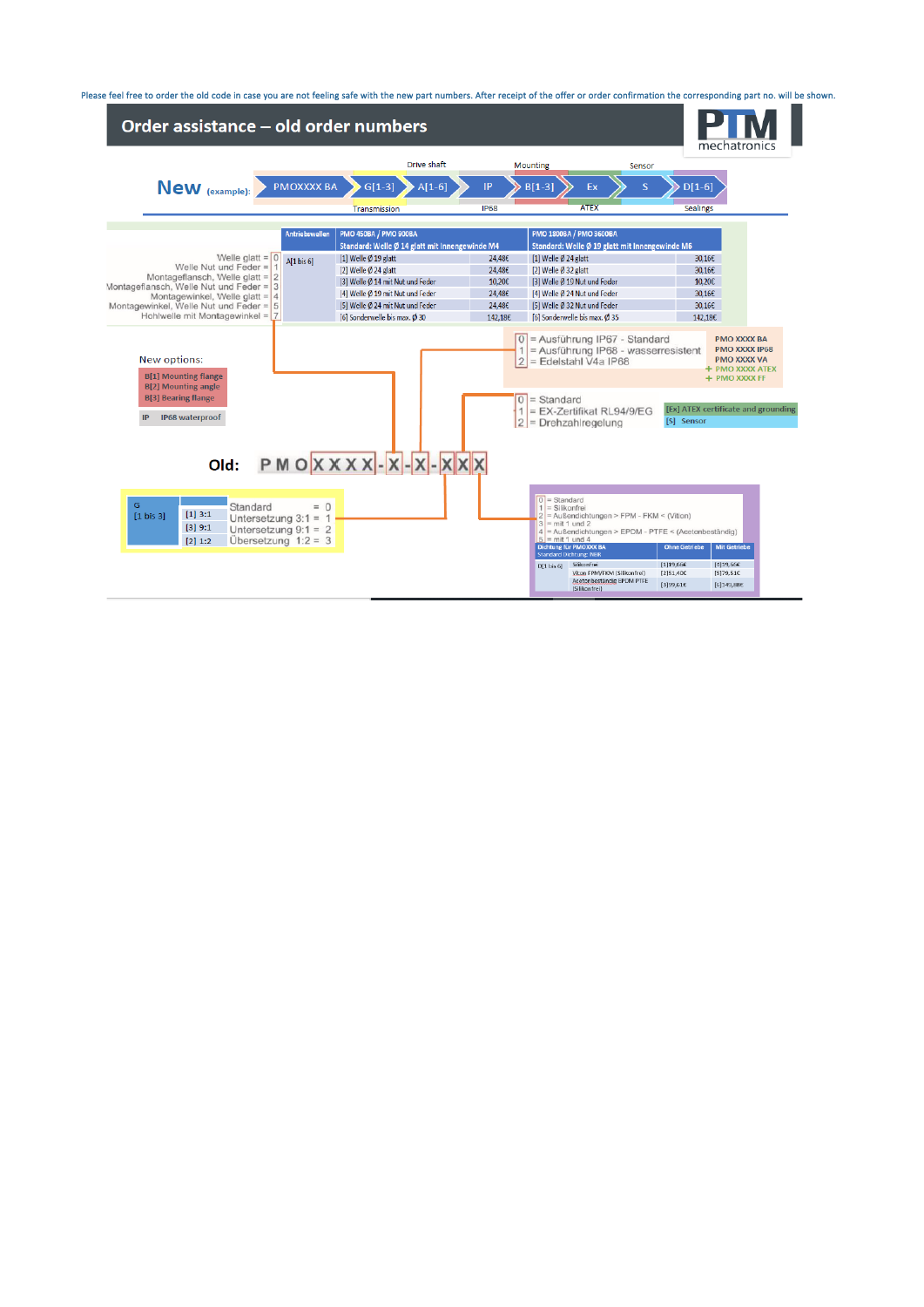## Pricelist valid from September 1st 2020

Content:

 $\overline{\phantom{a}}$ 

| <b>Motor BASIC</b><br>1207<br>G)<br>G | <b>Motor ATEX</b><br>1207<br>C)  | Motor INOX                    |
|---------------------------------------|----------------------------------|-------------------------------|
| Motor IP68<br>1200<br>G<br>$\bullet$  | Motor ferrit free<br><b>PARK</b> | PMO-Seal                      |
| Accessories<br>PM                     | Service                          | Options-Spare parts<br>o<br>o |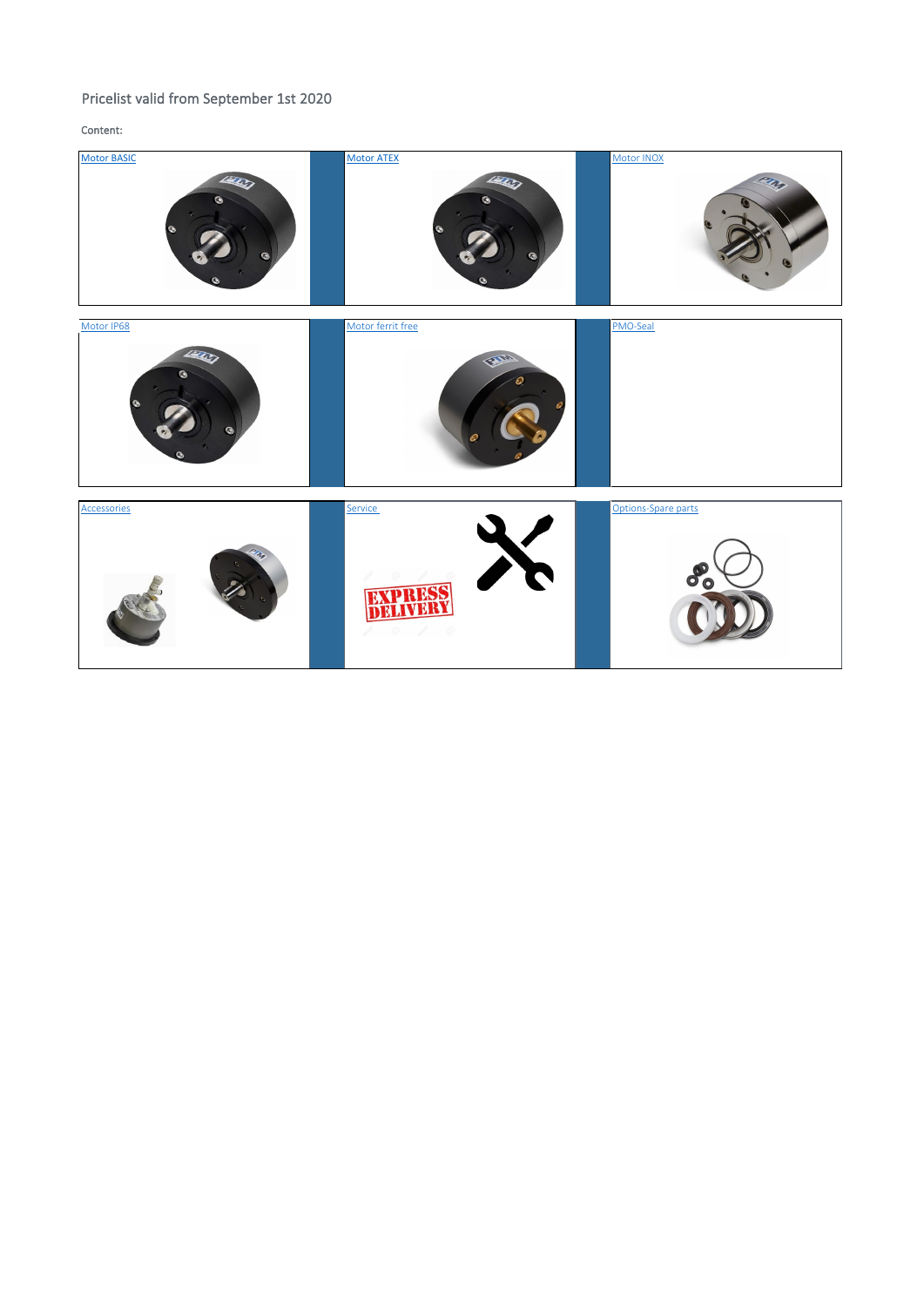<span id="page-4-0"></span>

| Product         | <b>Remark</b>                              | Part no.               | <b>Description</b>                                                   | Piece price net |
|-----------------|--------------------------------------------|------------------------|----------------------------------------------------------------------|-----------------|
|                 |                                            | <b>Pneumatic motor</b> |                                                                      |                 |
| Pneumatic motor | Torque 4 Nm/ incl. seal NBR silicone free  | 1001                   | <b>PMO 450 BA</b>                                                    | 550.00 €        |
| Pneumatic motor | Torque 8 Nm / incl. seal NBR silicone free | 1002                   | <b>PMO 900 BA</b>                                                    | 650.00 €        |
| Pneumatic motor | Torque 16Nm/ incl. seal NBR silicone free  | 1003                   | <b>PMO 1800 BA</b>                                                   | 750.00 €        |
| Pneumatic motor | Torque 32Nm/ incl. seal NBR silicone free  | 1004                   | PMO 3600 BA                                                          | 1 100.00 €      |
| Pneumatic motor | Torque 64Nm/ incl. seal NBR silicone free  | 1005                   | <b>PMO 7200 BA</b>                                                   | 2 200,00 €      |
|                 |                                            | <b>Drive shaft</b>     |                                                                      |                 |
| Drive shaft     | for PMO450/900                             | Standard               | shaft Ø14 smooth (inner thread M4)                                   |                 |
| Drive shaft     | for PM0450/900                             | 1301                   | shaft Ø19mm smooth (inner thread M4)                                 | 35.00 €         |
| Drive shaft     | for PMO450/900                             | 1302                   | shaft Ø24mm smooth (inner thread M4)                                 | 35,00 €         |
| Drive shaft     | for PM0450/900                             | 1303                   | shaft Ø14mm with tongue and groove                                   | 35.00 €         |
| Drive shaft     | for PM0450/900                             | 1304                   | shaft Ø19mm with tongue and groove                                   | 35.00 €         |
| Drive shaft     | for PM0450/900                             | 1305                   | shaft Ø24mm with tongue and groove                                   | 35.00 €         |
| Drive shaft     | for PM0450/900                             | 1327                   | Threaded bub M12                                                     | 95.00€          |
| Drive shaft     | for PM0450/900                             | 1306                   | shaft for bearing flange (max. Ø28mm)<br>or special shaft max. Ø30mm | 175,00 €        |
| Drive shaft     | for PM01800/3600/7200                      | Standard               | shaft Ø19 smooth (inner thread M6)                                   |                 |
| Drive shaft     | for PMO1800/3600/7200                      | 1307                   | shaft Ø24mm smooth (inner thread M6)                                 | 35.00 €         |
| Drive shaft     | for PM01800/3600/7200                      | 1308                   | shaft Ø32mm smooth (inner thread M6)                                 | 35,00 €         |
| Drive shaft     | for PMO1800/3600/7200                      | 1309                   | shaft Ø19mm with tongue and groove                                   | 35.00 €         |
| Drive shaft     | for PMO1800/3600/7200                      | 1310                   | shaft Ø24mm with tongue and groove                                   | 35,00 €         |
| Drive shaft     | for PMO1800/3600/7200                      | 1311                   | shaft Ø32mm with tongue and groove                                   | 35.00 €         |
| Drive shaft     | for PM01800/3600/7200                      | 1328                   | Threaded hub M16                                                     | 95,00 €         |
| Drive shaft     | for PM01800/3600/7200                      | 1312                   | shaft for bearing flange (max. Ø30mm)<br>or special shaft max. Ø35mm | 175,00 €        |
|                 |                                            | <b>Gear box</b>        |                                                                      |                 |
| Gear box        | for 450/900                                | 5039                   | Reduction 3: 1                                                       | 630.00 €        |
| Gear box        | for 450/900                                | 5040                   | Reduction 9:1                                                        | 980.00 €        |
| Gear box        | for 450/900                                | 5041                   | Gear ratio 1:2                                                       | 630.00 €        |
| Gear box        | for 1800/3600                              | 5042                   | Reduction 3:1                                                        | 670,00 €        |
| Gear box        | for 1800/3600                              | 5043                   | Reduction 9:1                                                        | 1045.00 €       |
| Gear box        | for 1800/3600                              | 5044                   | Gear ratio 1:2                                                       | 670,00 €        |

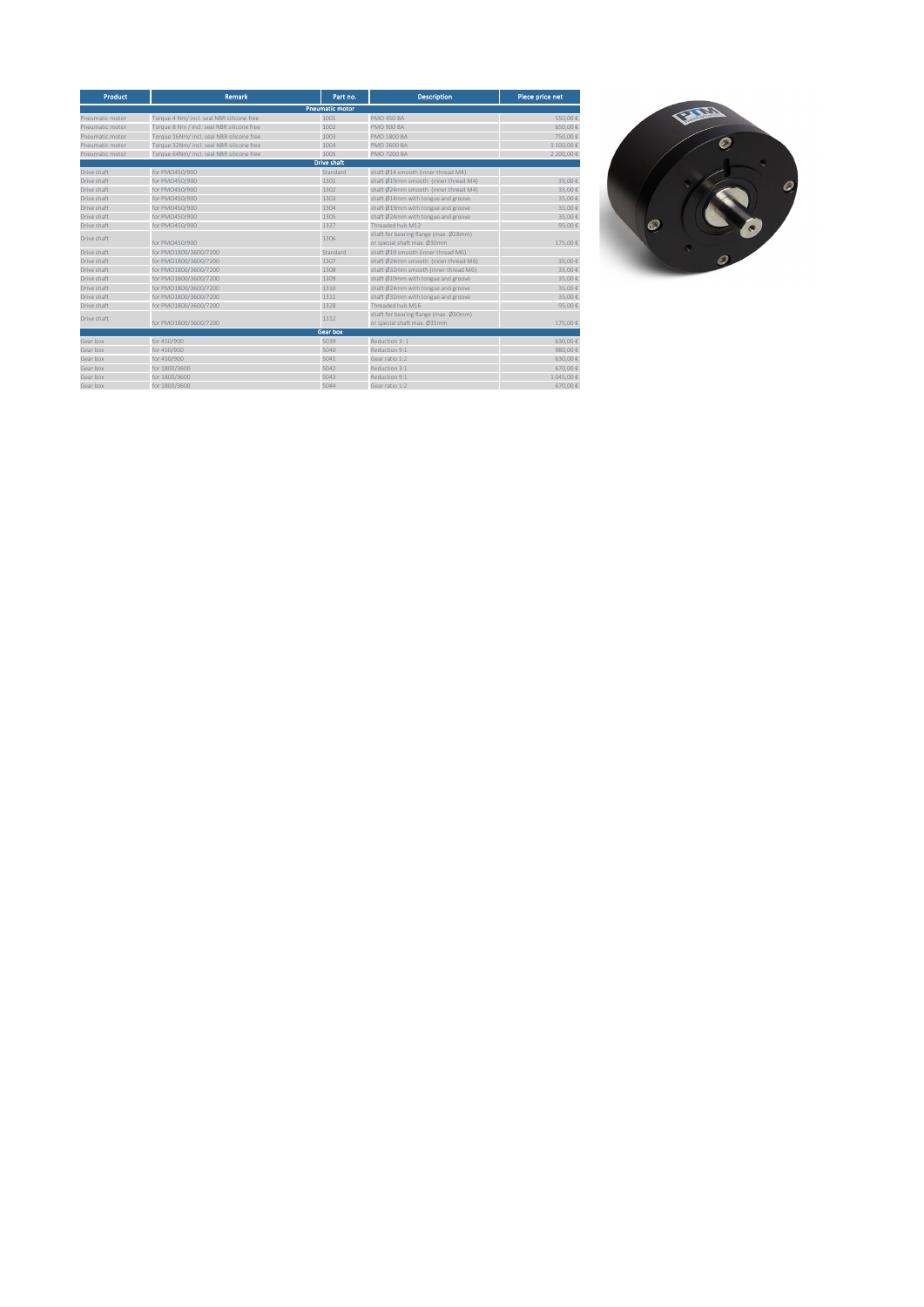<span id="page-5-0"></span>

| Product         | Remark                                     | Part no.           | <b>Description</b>                                                   | Piece price net |  |  |  |  |  |
|-----------------|--------------------------------------------|--------------------|----------------------------------------------------------------------|-----------------|--|--|--|--|--|
|                 | <b>Pneumatic motor</b>                     |                    |                                                                      |                 |  |  |  |  |  |
| Pneumatic motor | Torque 4 Nm/ incl. seal NBR silicone free  | 1006               | PMO 450 ATEX                                                         | 650,00€         |  |  |  |  |  |
| Pneumatic motor | Torque 8 Nm / incl. seal NBR silicone free | 1007               | PMO 900 ATEX                                                         | 750,00€         |  |  |  |  |  |
| Pneumatic motor | Torque 16Nm/ incl. seal NBR silicone free  | 1008               | PMO 1800 ATEX                                                        | 850,00€         |  |  |  |  |  |
| Pneumatic motor | Torque 32Nm/ incl. seal NBR silicone free  | 1009               | <b>PMO 3600 ATEX</b>                                                 | 1 200,00 €      |  |  |  |  |  |
|                 |                                            | <b>Drive shaft</b> |                                                                      |                 |  |  |  |  |  |
| Drive shaft     | for PMO450/900                             | Standard           | shaft Ø14 smooth (inner thread M4)                                   |                 |  |  |  |  |  |
| Drive shaft     | for PMO450/900                             | 1301               | shaft Ø19mm smooth (inner thread M4)                                 | 35,00€          |  |  |  |  |  |
| Drive shaft     | for PMO450/900                             | 1302               | shaft Ø24mm smooth (inner thread M4)                                 | 35,00€          |  |  |  |  |  |
| Drive shaft     | for PMO450/900                             | 1303               | shaft Ø14mm with tongue and groove                                   | 35,00€          |  |  |  |  |  |
| Drive shaft     | for PMO450/900                             | 1304               | shaft Ø19mm with tongue and groove                                   | 35,00€          |  |  |  |  |  |
| Drive shaft     | for PMO450/900                             | 1305               | shaft Ø24mm with tongue and groove                                   | 35,00€          |  |  |  |  |  |
| Drive shaft     | for PMO450/900                             | 1327               | Threaded hub M12                                                     | 95,00€          |  |  |  |  |  |
| Drive shaft     | for PMO450/900                             | 1306               | shaft for bearing flange (max. Ø28mm)<br>or special shaft max. Ø30mm | 175,00€         |  |  |  |  |  |
| Drive shaft     | for PMO1800/3600/7200                      | Standard           | shaft Ø19 smooth (inner thread M6)                                   |                 |  |  |  |  |  |
| Drive shaft     | for PMO1800/3600/7200                      | 1307               | shaft Ø24mm smooth (inner thread M6)                                 | 35,00€          |  |  |  |  |  |
| Drive shaft     | for PMO1800/3600/7200                      | 1308               | shaft Ø32mm smooth (inner thread M6)                                 | 35,00€          |  |  |  |  |  |
| Drive shaft     | for PMO1800/3600/7200                      | 1309               | shaft Ø19mm with tongue and groove                                   | 35,00€          |  |  |  |  |  |
| Drive shaft     | for PMO1800/3600/7200                      | 1310               | shaft Ø24mm with tongue and groove                                   | 35,00€          |  |  |  |  |  |
| Drive shaft     | for PMO1800/3600/7200                      | 1311               | shaft Ø32mm with tongue and groove                                   | 35,00€          |  |  |  |  |  |
| Drive shaft     | for PMO1800/3600/7200                      | 1328               | Threaded hub M16                                                     | 95,00€          |  |  |  |  |  |
| Drive shaft     | for PMO1800/3600/7200                      | 1312               | shaft for bearing flange (max. Ø30mm)<br>or special shaft max. Ø35mm | 175,00 €        |  |  |  |  |  |
|                 |                                            | Gear box           |                                                                      |                 |  |  |  |  |  |
| Gear box        | for 450/900                                | 5039               | Reduction 3: 1                                                       | 630,00€         |  |  |  |  |  |
| Gear box        | for 450/900                                | 5040               | Reduction 9:1                                                        | 980,00€         |  |  |  |  |  |
| Gear box        | for 450/900                                | 5041               | Gear ratio 1:2                                                       | 630,00€         |  |  |  |  |  |
| Gear box        | for 1800/3600                              | 5042               | Reduction 3:1                                                        | 670,00€         |  |  |  |  |  |
| Gear box        | for 1800/3600                              | 5043               | Reduction 9:1                                                        | 1 045,00€       |  |  |  |  |  |
| Gear box        | for 1800/3600                              | 5044               | Gear ratio 1:2                                                       | 670,00€         |  |  |  |  |  |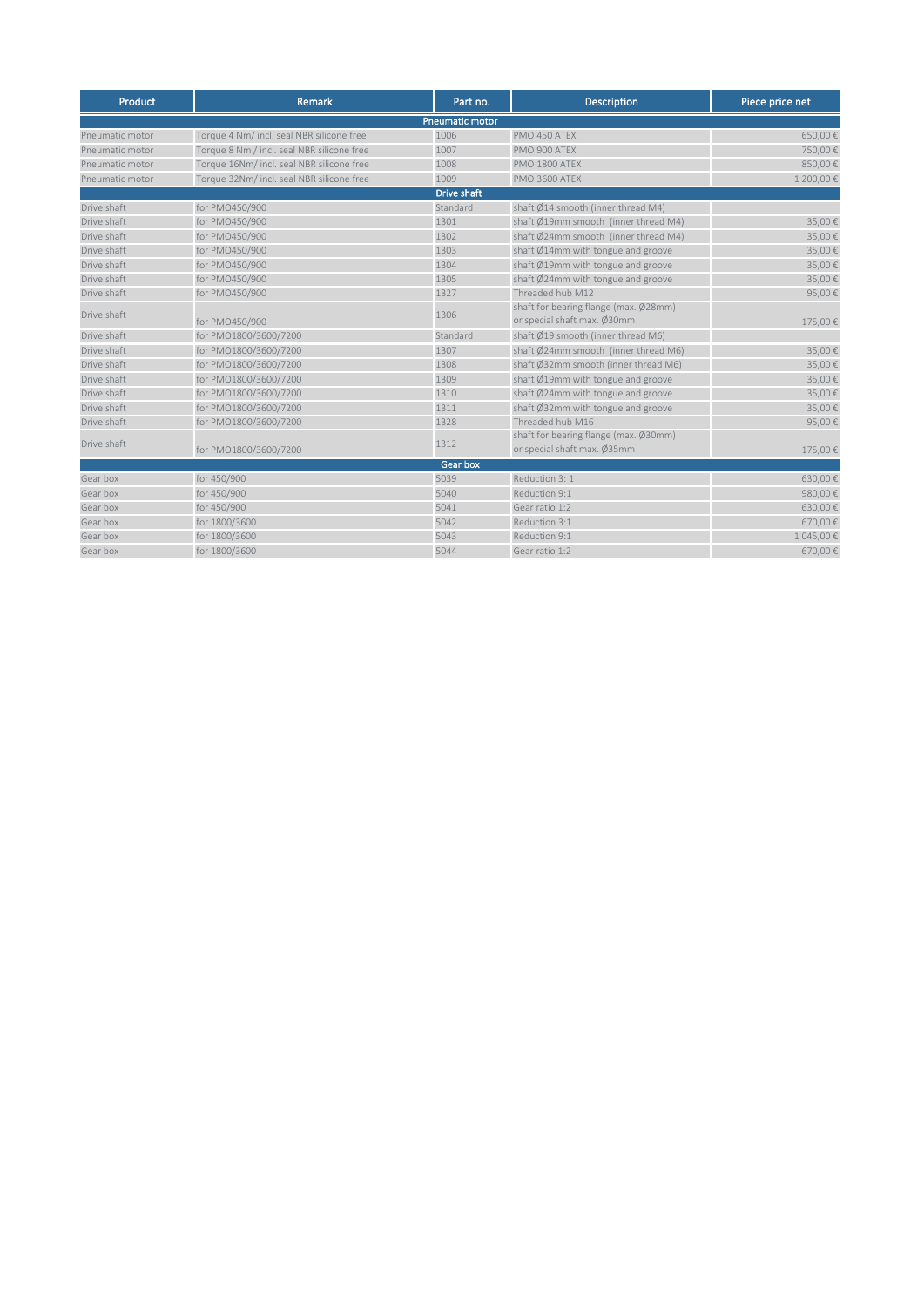<span id="page-6-0"></span>

| <b>Product</b>  | <b>Remark</b>                                     | Part no.               | <b>Description</b>                    | Piece price net |
|-----------------|---------------------------------------------------|------------------------|---------------------------------------|-----------------|
|                 |                                                   | <b>Pneumatic motor</b> |                                       |                 |
| Pneumatic motor |                                                   | 1010                   | PMO 450 INOX                          | 1 295.00€       |
| Pneumatic motor | Torque 8 Nm / incl. ATEX+CleanRoom Iso1+PTFE seal | 1011                   | PMO 900 INOX                          | 1495.00€        |
| Pneumatic motor | Torque 16Nm/ incl. ATEX+CleanRoom Iso1+PTFE seal  | 1012                   | <b>PMO 1800 INOX</b>                  | 1895.00€        |
| Pneumatic motor | Torque 32Nm/ incl. ATEX+CleanRoom Iso1+PTFE seal  | 1013                   | <b>PMO 3600 INOX</b>                  | 2 295.00€       |
|                 |                                                   | <b>Drive shaft</b>     |                                       |                 |
| Drive shaft     | for 450/900 INOX                                  | Standard               | shaft Ø14 smooth (inner thread M4)    |                 |
| Drive shaft     | for 450/900 INOX                                  | 1313                   | shaft Ø19mm smooth                    | 50.00€          |
| Drive shaft     | for 450/900 INOX                                  | 1314                   | shaft Ø24mm smooth                    | 50.00€          |
| Drive shaft     | for 450/900 INOX                                  | 1315                   | shaft Ø14mm with tongue and groove    | 50.00€          |
| Drive shaft     | for 450/900 INOX                                  | 1316                   | shaft Ø19mm with tongue and groove    | 50.00€          |
| Drive shaft     | for 450/900 INOX                                  | 1317                   | shaft Ø24mm with tongue and groove    | 50.00€          |
| Drive shaft     |                                                   | 1318                   | shaft for bearing flange (max. Ø28mm) |                 |
|                 | for 450/900 INOX                                  |                        | or special shaft max. Ø30mm           | 200.00€         |
| Drive shaft     | for 1800/3600 INOX                                | Standard               | shaft Ø19 smooth (inner thread M6)    |                 |
| Drive shaft     | for 1800/3600 INOX                                | 1319                   | shaft Ø24mm smooth                    | 50.00€          |
| Drive shaft     | for 1800/3600 INOX                                | 1320                   | shaft Ø32mm smooth                    | 50.00€          |
| Drive shaft     | for 1800/3600 INOX                                | 1321                   | shaft Ø19mm with tongue and groove    | 50.00€          |
| Drive shaft     | for 1800/3600 INOX                                | 1322                   | shaft Ø24mm with tongue and groove    | 50.00€          |
| Drive shaft     | for 1800/3600 INOX                                | 1323                   | shaft Ø32mm with tongue and groove    | 50.00€          |
| Drive shaft     |                                                   | 1324                   | shaft for bearing flange (max. Ø30mm) |                 |
|                 | for 1800/3600 INOX                                |                        | or special shaft max. Ø35mm           | 200.00€         |
|                 |                                                   | <b>Gear box</b>        |                                       |                 |
| Gear box        | for 450/900 INOX                                  | 5045                   | Reduction 3: 1 INOX                   | 1 260,00€       |
| Gear box        | for 450/900 INOX                                  | 5046                   | Reduction 9:1 INOX                    | 1960.00€        |
| Gear box        | for 450/900 INOX                                  | 5047                   | Gear ratio 1:2 INOX                   | 1 260,00 €      |
| Gear box        | for 1800/3600 INOX                                | 5048                   | Reduction 3:1 INOX                    | 1 340.00€       |
| Gear box        | for 1800/3600 INOX                                | 5049                   | Reduction 9:1 INOX                    | 2 090,00€       |
| Gear box        | for 1800/3600 INOX                                | 5050                   | Gear ratio 1:2 INOX                   | 1 340,00€       |

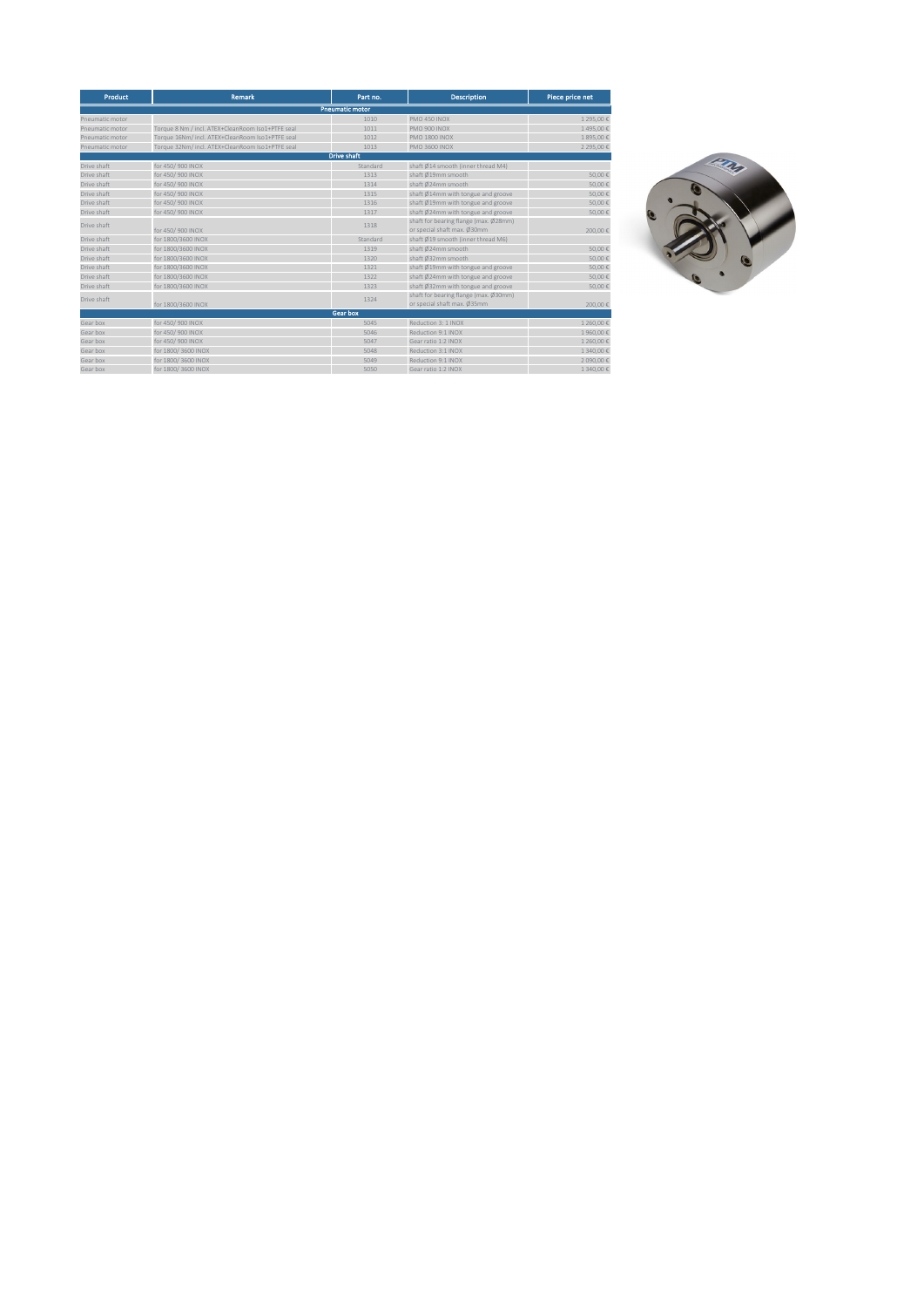<span id="page-7-0"></span>

| Product         | Remark                                                      | Part no.               | <b>Description</b>                                                   | Piece price net |
|-----------------|-------------------------------------------------------------|------------------------|----------------------------------------------------------------------|-----------------|
|                 |                                                             | <b>Pneumatic motor</b> |                                                                      |                 |
| Pneumatic motor | Torque 4 Nm/ Seal: PTFE (acetone resistent + silicone free) | 1014                   | PMO 450 IP68                                                         | 720.00 €        |
| Pneumatic motor | Torque 8 Nm/ Seal: PTFE (acetone resistent + silicone free) | 1015                   | PMO 900 IP68                                                         | 820.00 €        |
| Pneumatic motor | Torque 16Nm/ Seal: PTFE (acetone resistent + silicone free) | 1016                   | PMO 1800 IP68                                                        | 920.006         |
| Pneumatic motor | Torque 32Nm/ Seal: PTFE (acetone resistent + silicone free) | 1017                   | PMO 3600 IP68                                                        | 1 270.00 €      |
| Pneumatic motor | Torque 64Nm/ Seal: PTFE (acetone resistent + silicone free) | 1024                   | PMO 7200 IP68                                                        | 2 370,00 €      |
|                 |                                                             | <b>Drive shaft</b>     |                                                                      |                 |
| Drive shaft     | for PMO450/900                                              | Standard               | shaft Ø14 smooth (inner thread M4)                                   |                 |
| Drive shaft     | for PMO450/900                                              | 1313                   | shaft Ø19mm smooth                                                   | 50.006          |
| Drive shaft     | for PMO450/900                                              | 1314                   | shaft Ø24mm smooth                                                   | 50.006          |
| Drive shaft     | for PMO450/900                                              | 1315                   | shaft Ø14mm with tongue and groove                                   | 50.006          |
| Drive shaft     | for PMO450/900                                              | 1316                   | shaft Ø19mm with tongue and groove                                   | 50.006          |
| Drive shaft     | for PMO450/900                                              | 1317                   | shaft Ø24mm with tongue and groove                                   | 50.006          |
| Drive shaft     | for PMO450/900                                              | 1318                   | shaft for bearing flange (max. Ø28mm)<br>or special shaft max. Ø30mm | 200.00 €        |
| Drive shaft     | for PMO1800/3600/7200                                       | Standard               | shaft Ø19 smooth (inner thread M6)                                   |                 |
| Drive shaft     | for PMO1800/3600/7200                                       | 1319                   | shaft Ø24mm smooth                                                   | 50.006          |
| Drive shaft     | for PMO1800/3600/7200                                       | 1320                   | shaft Ø32mm smooth                                                   | 50.006          |
| Drive shaft     | for PMO1800/3600/7200                                       | 1321                   | shaft Ø19mm with tongue and groove                                   | 50.006          |
| Drive shaft     | for PMO1800/3600/7200                                       | 1322                   | shaft Ø24mm with tongue and groove                                   | 50.006          |
| Drive shaft     | for PMO1800/3600/7200                                       | 1323                   | shaft Ø32mm with tongue and groove                                   | 50.006          |
| Drive shaft     | for PMO1800/3600/7200                                       | 1324                   | shaft for bearing flange (max. Ø30mm)<br>or special shaft max. Ø35mm | 200.00 €        |
|                 |                                                             | Gear box               |                                                                      |                 |
| Gear box        | for 450/900                                                 | 5039                   | Reduction 3: 1                                                       | 630.00 €        |
| Gear box        | for 450/900                                                 | 5040                   | Reduction 9:1                                                        | 980.00 €        |
| Gear box        | for 450/900                                                 | 5041                   | Gear ratio 1:2                                                       | 630.00 €        |
| Gear box        | for 1800/3600                                               | 5042                   | Reduction 3:1                                                        | 670.00 €        |
| Gear box        | for 1800/3600                                               | 5043                   | Reduction 9:1                                                        | 1045.006        |
| Gear box        | for 1800/3600                                               | 5044                   | Gear ratio 1:2                                                       | 670.00 €        |

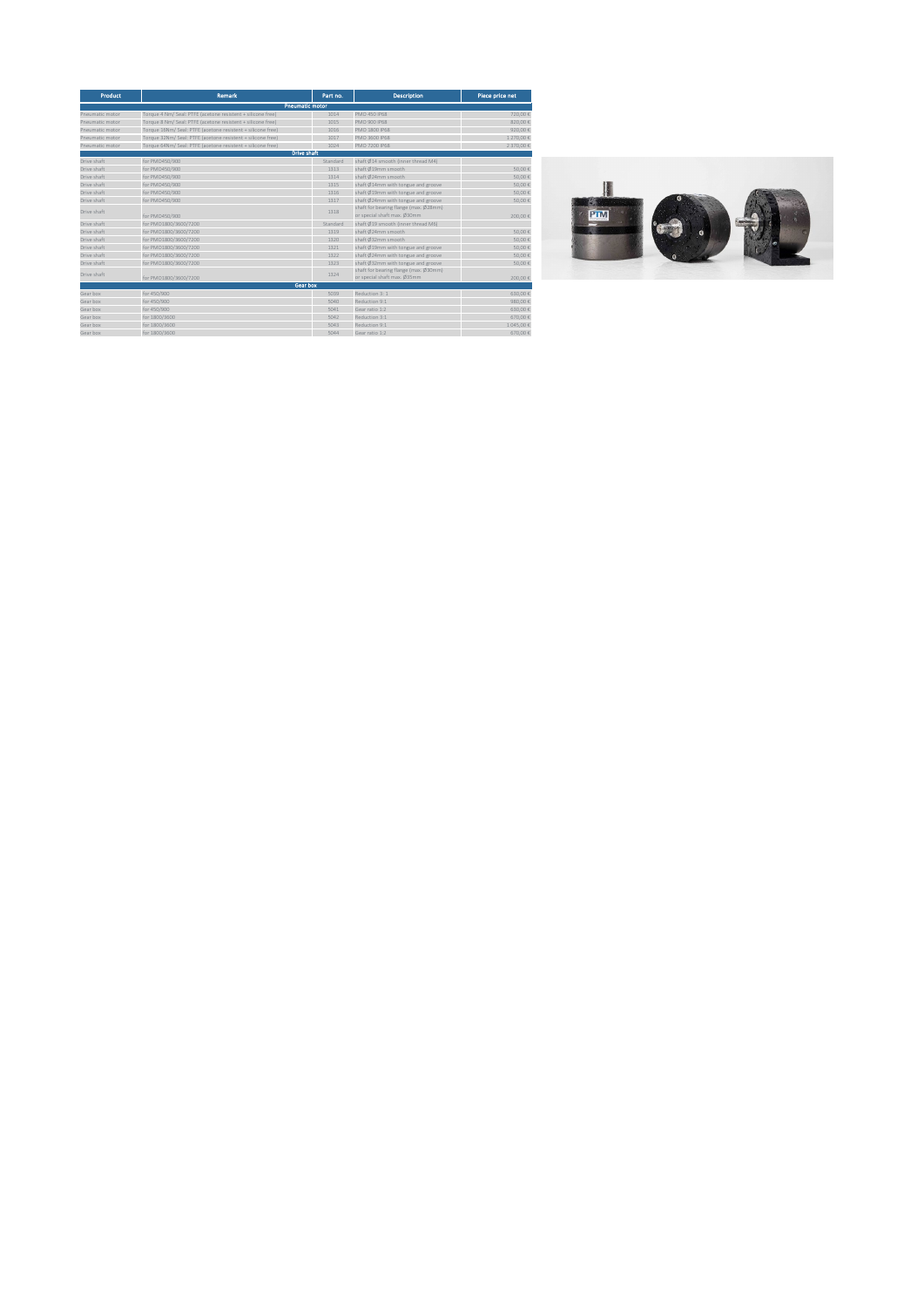<span id="page-8-0"></span>

| <b>Product</b>  | Remark           | Part no. | <b>Description</b>     | Piece price net |
|-----------------|------------------|----------|------------------------|-----------------|
|                 |                  |          | <b>Pneumatic motor</b> |                 |
| Pneumatic motor | Torque 4 Nm      | 1014     | <b>PMO 450 FF</b>      | 3 738,00 €      |
| Pneumatic motor | Torque 8 Nm      | 1015     | <b>PMO 900 FF</b>      | 5 168,00 €      |
| Pneumatic motor | Torque 16Nm      | 1016     | <b>PMO 1800 FF</b>     | on request      |
| Pneumatic motor | Torque 32Nm      | 1017     | PMO 3600 FF            | on request      |
|                 |                  |          | Gear box               |                 |
| Gear box        | for 450/900 FF   | 1213     | Reduction 3: 1         | on request      |
| Gear box        | for 450/900 FF   | 1215     | Gear ratio 1:2         | on request      |
| Gear box        | for 1800/3600 FF | 1216     | Reduction 3: 1         | on request      |
| Gear box        | for 1800/3600 FF | 1218     | Gear ratio 1:2         | on request      |

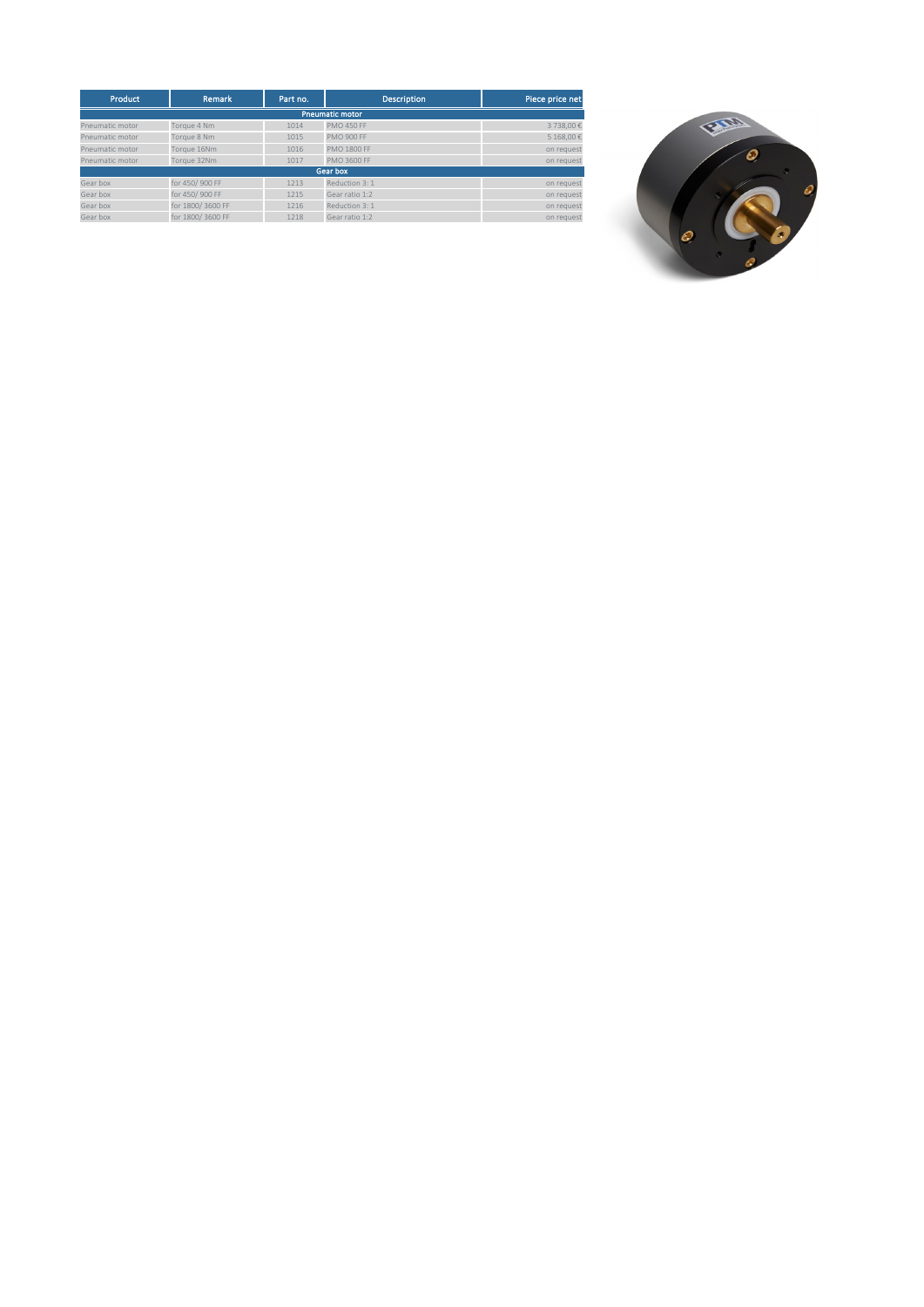<span id="page-9-0"></span>

| Product               | Remark                                  | Part no. | <b>Description</b> | Piece price net |  |  |  |  |
|-----------------------|-----------------------------------------|----------|--------------------|-----------------|--|--|--|--|
|                       | Zone separation 0/1 - not certified yet |          |                    |                 |  |  |  |  |
|                       | Torque 4 Nm                             |          |                    |                 |  |  |  |  |
| Zone separation 0/1 - | without connector block                 | 1030     | PMO450 Seal        | 975,00€         |  |  |  |  |
| not certified yet     | without connector                       |          |                    |                 |  |  |  |  |
|                       | Torque 8 Nm                             |          |                    |                 |  |  |  |  |
| Zone separation 0/1 - | without connector block                 | 1031     | PMO900 Seal        | 1 075,00€       |  |  |  |  |
| not certified yet     | without connector                       |          |                    |                 |  |  |  |  |
|                       | Torque 16 Nm                            |          |                    |                 |  |  |  |  |
| Zone separation 0/1 - | without connector block                 | 1032     | PMO1800 Seal       | 1 175,00€       |  |  |  |  |
| not certified yet     | without connector                       |          |                    |                 |  |  |  |  |
|                       | Torque 32 Nm                            |          |                    |                 |  |  |  |  |
| Zone separation 0/1 - | without connector block                 | 1033     | PMO3600 Seal       | 1 525,00€       |  |  |  |  |
| not certified yet     | without connector                       |          |                    |                 |  |  |  |  |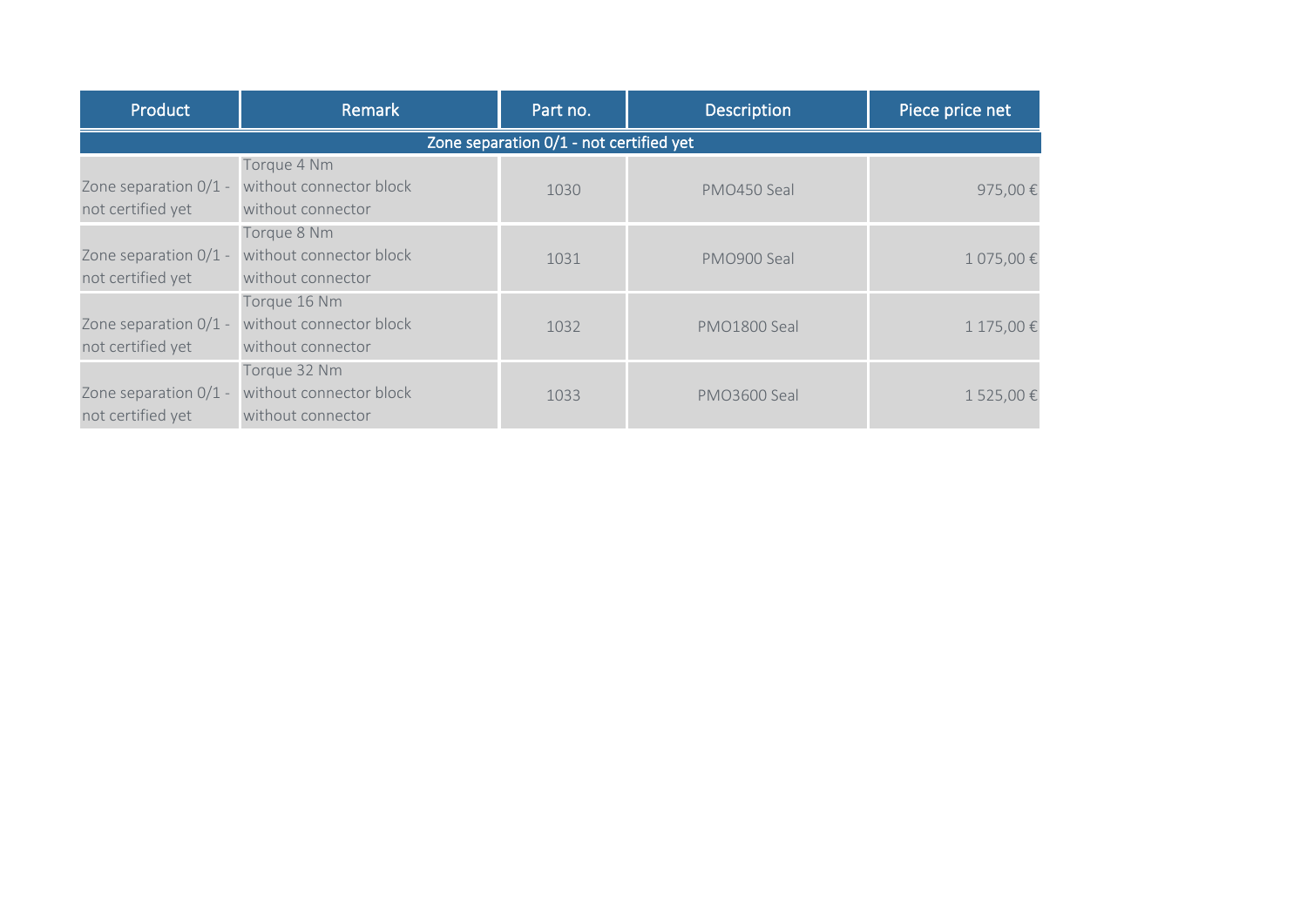<span id="page-10-0"></span>

| Product               | Remark                 | Part no. | Description                                                      | Piece price net |
|-----------------------|------------------------|----------|------------------------------------------------------------------|-----------------|
|                       |                        |          | <b>Mounting flange</b>                                           |                 |
| Mounting flange       | for PMO450/900         | 1801     | Mounting flange                                                  | 45,00€          |
| Mounting flange       | for PMO1800/3600       | 1804     | Mounting flange                                                  | 65,00€          |
| Mounting flange       | for PMO450/900 INOX    | 1809     | Mounting flange INOX                                             | 65,00€          |
| Mounting flange       | for PMO1800/3600 INOX  | 1812     | Mounting flange INOX                                             | 85,00€          |
|                       |                        |          | <b>Mounting angle</b>                                            |                 |
| Mounting angle        | for PMO450/900         | 1802     | Mounting angle                                                   | 150,00€         |
| Mounting angle        | for PMO1800/3600       | 1805     | Mounting angle                                                   | 250,00€         |
|                       |                        |          | <b>Mounting plate</b>                                            |                 |
| Mounting plate        | for PMO450/900 INOX    | 1810     | Mounting plate INOX                                              | 175,00€         |
| Mounting plate        | for PMO1800/3600 INOX  | 1813     | Mounting plate INOX                                              | 275,00€         |
|                       |                        |          | <b>Bearing flange</b>                                            |                 |
| Bearing flange        | for PMO450/900         | 1803     | Bearing flange                                                   | 155,00€         |
| Bearing flange        | for PMO1800/3600       | 1806     | Bearing flange                                                   | 205,00€         |
| Bearing flange        | for PMO450/900 INOX    | 1811     | Bearing flange INOX                                              | 255,00€         |
| <b>Bearing flange</b> | for PMO1800/3600 INOX  | 1814     | Bearing flange INOX                                              | 305,00€         |
|                       |                        |          | <b>Connector block</b>                                           |                 |
| Connector block       | for 450                | 5831     | Connector block standard (clockwise)                             | 90,00€          |
| Connector block       | for 450/not anodized   | 5831-1   | Connector block - counter clockwise                              | 110,00€         |
| Connector block       | for 450/not anodized   | 5831-2   | Connector block - Throttle valve on the side (clockwise)         | 110,00€         |
| Connector block       | for 450/ not anodized  | 5831-3   | Connector block - without Throttle valve (clockwise)             | 90.00€          |
| Connector block       | for 450/ not anodized  | 5831-4   | Connector block - Throttle valve on the side (counter clockwise  | 110,00€         |
| Connector block       | for 900                | 5832     | Connector block standard (clockwise)                             | 90,00€          |
| Connector block       | for 900/ not anodized  | 5832-1   | Connector block - counter clockwise                              | 110.00€         |
| Connector block       | for 900/not anodized   | 5832-2   | Connector block - Throttle valve on the side (clockwise)         | 110,00€         |
| Connector block       | for 900/ not anodized  | 5832-3   | Connector block - without Throttle valve (clockwise)             | 90.00€          |
| Connector block       | for 900/not anodized   | 5832-4   | Connector block - Throttle valve on the side (counter clockwise) | 110,00€         |
| Connector block       | for 1800               | 5833     | Connector block standard (clockwise)                             | 100,00€         |
| Connector block       | for 1800/not anodized  | 5833-1   | Connector block - counter clockwise                              | 125,00€         |
| Connector block       | for 1800/not anodized  | 5833-2   | Connector block - Throttle valve on the side (clockwise)         | 125,00€         |
| Connector block       | for 1800/not anodized  | 5833-3   | Connector block - without Throttle valve (clockwise)             | 100,00€         |
| Connector block       | for 1800/not anodized  | 5833-4   | Connector block - Throttle valve on the side (counter clockwise) | 125,00€         |
| Connector block       | for 3600               | 5834     | Connector block standard (clockwise)                             | 100,00€         |
| Connector block       | for 3600/ not anodized | 5834-1   | Connector block - counter clockwise                              | 125,00€         |
| Connector block       | for 3600/ not anodized | 5834-2   | Connector block - Throttle valve on the side (clockwise)         | 125,00€         |
| Connector block       | for 3600/ not anodized | 5834-3   | Connector block - without Throttle valve (clockwise)             | 100,00€         |
| Connector block       | for 3600/ not anodized | 5834-4   | Connector block - Throttle valve on the side (counter clockwise) | 100,00€         |
| Connector block       | for 450 INOX           | 5831-5   | Connector block standard (clockwise)                             | 145,00€         |
| Connector block       | for 900 INOX           | 5832-5   | Connector block standard (clockwise)                             | 145,00€         |
| Connector block       | for 1800 INOX          | 5833-5   | Connector block standard (clockwise)                             | 165,00€         |
| Connector block       | for 3600 INOX          | 5834-5   | Connector block standard (clockwise)                             | 165,00€         |
|                       |                        |          | Air connection                                                   |                 |
| Air connection        | for 450/900 90°        | 1838     | Air connection 90°                                               | 58,00€          |
| Air connection        | for 450/900 90° INOX   | 1839     | Air connection 90° INOX                                          | 165,00€         |
| Air connection        | for 450/900 Orifice    | 1840     | Orifice                                                          | 5,00€           |
| Air connection        | for 1800/3600 90°      | 1841     | Air connection 90°                                               | 68,00€          |
| Air connection        | for 1800/3600 90° INOX | 1842     | Air connection 90° INOX                                          | 185,00€         |
| Air connection        | for 1800/3600 Orifice  | 1843     | Orifice                                                          | 8,00€           |
|                       | for all drives         |          | <b>Rev counter</b>                                               |                 |
| Rev counter           | $+$ INOX               | 5807     | Preparation for sensor + blind plug                              | 85,00€          |
|                       | for all drives         |          |                                                                  |                 |
| Rev counter           | $+$ INOX               | 5805     | Rev counter incl. preparation                                    | 220,00€         |
|                       |                        |          | <b>Options</b>                                                   |                 |
| Options               | for all drives         | 5812     | Maintenance unit                                                 | 55,00€          |
| Options               | for all drives         | 5813     | Engraving - Label                                                | 250,00€         |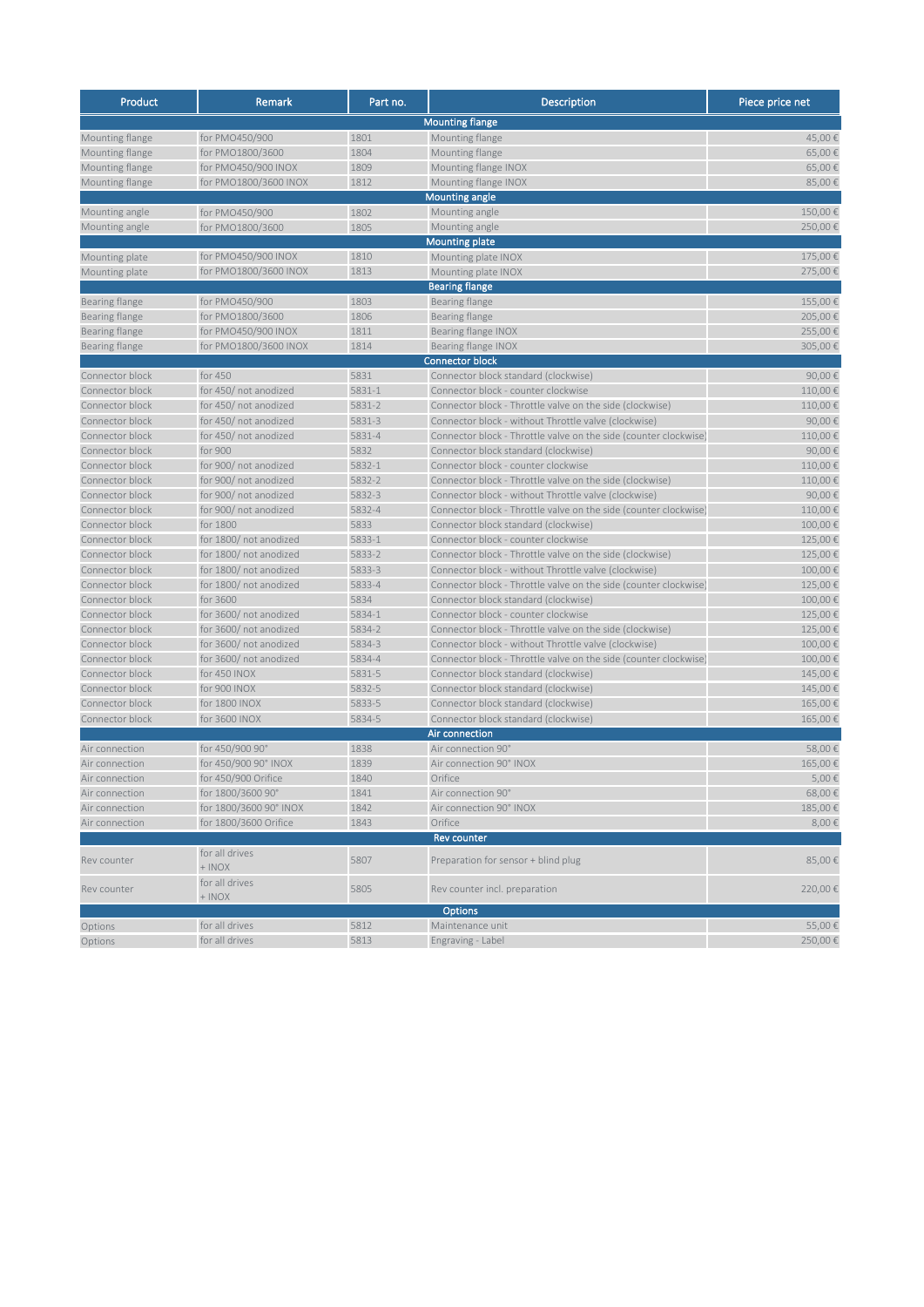<span id="page-11-0"></span>

| <b>Product</b> | Remark                             | Part no.  | <b>Description</b>                                                                                                   | Piece price net |
|----------------|------------------------------------|-----------|----------------------------------------------------------------------------------------------------------------------|-----------------|
|                |                                    |           | <b>Documentation</b>                                                                                                 |                 |
| Documentation  | ATEX certificate                   | 5801      | ATEX certificate (incl. if ATEX motor is ordered)                                                                    | 100,00 €        |
| Documentation  |                                    |           | Certificate acc. to customer request                                                                                 | auf Anfrage     |
|                |                                    |           | <b>Express</b>                                                                                                       |                 |
| Express        | Express handeling                  |           | Expresshandeling (order placed after 12am, garanteed production of order the day after tomorrow, plus freight costs) | 25,00 €         |
| Express        | Express delivery                   |           | Express delivery                                                                                                     | auf Anfrage     |
|                |                                    |           | <b>Service</b>                                                                                                       |                 |
| Service        | Cost estimation                    | 9016      | Cost estimation for repair                                                                                           | 20,00 €         |
| Service        | Material certificate Pro           | 9018      | Material certificate created by PTM including pre-supplier certificates (needs to be requested with order)           | 250,00€         |
| Service        | Material certificate Standard 9019 |           | Material certificate created by PTM                                                                                  | 30,00 €         |
| Service        | Test flat rate                     | 9024      | Test flat rate for a longer period of time                                                                           | auf Anfrage     |
| Service        | Weekly Test flat rate              | 9025      | WeeklyTest flat rate / Invoice per week, max. testing periode: 3 weeks                                               | 150,00 €        |
|                |                                    |           | Daily test flat rate                                                                                                 |                 |
|                |                                    |           | Approach and advice on site by sales representative including trials with standard products                          |                 |
| Service        | Daily test flat rate               | 9014      |                                                                                                                      | 250,00          |
| Service        | Maintenance                        | 9013      | On-site maintenance (plus travel, processing time and materials) per hour:                                           | 84.00€          |
| Service        | Label                              | 9022      | One-off costs for individual label design                                                                            | 450,00 €        |
| Service        | CAD Drawing                        | 9023      | Individual CAD drawing of the configured motor                                                                       | 75,00 €         |
|                |                                    |           | <b>Delivery terms</b>                                                                                                |                 |
| Delivery terms | Surcharge small qty.               | 9020      | Surcharge small qty.- order below 100 Euro                                                                           | 25,00 €         |
| Delivery terms | Freight                            | 9001-9003 | acc. to chosen delivery service                                                                                      | on request      |
| Delivery terms | Packaging per order                | 9004      | Packaging fee below 5 kg                                                                                             | 8,50 €          |
| Delivery terms | Packaging per order                | 9026      | Packaging fee above 5kg                                                                                              | 15.00€          |